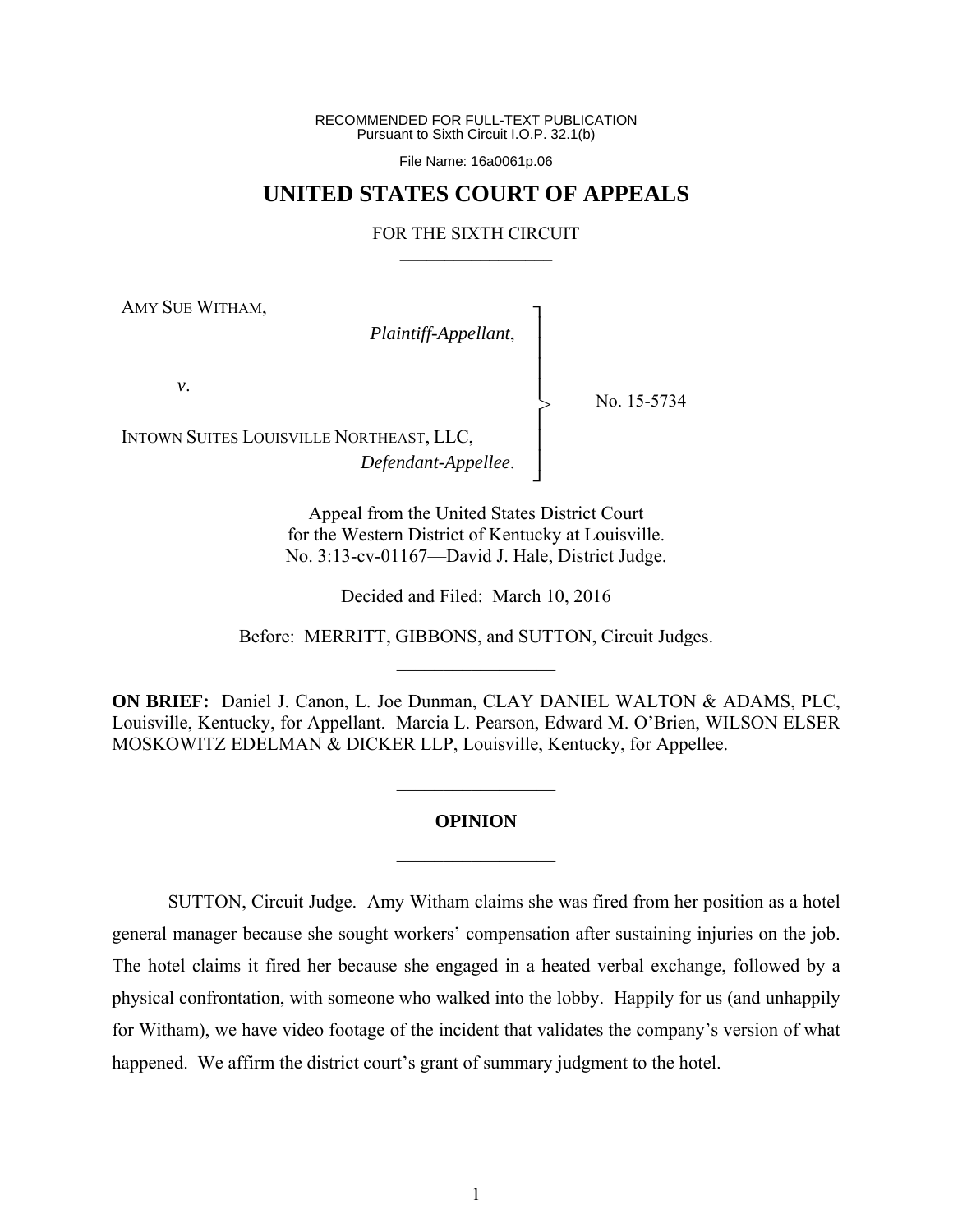On November 19, 2012, Witham reported to her job at Intown Suites in Louisville, Kentucky. Around 11:30 AM, she was standing at the front desk, talking to two men, while a manager in training milled about nearby. Two security cameras recorded what happened during the next few minutes.

 A man entered the lobby and sidled up to the counter in front of Witham. The vending machine outside the lobby, he complained, had returned a bottle of water when he had pushed the button for a can of root beer. Witham inquired about the man's room number, but he said he was not staying at the hotel. "Just a head's up, that's for guests only," Witham replied. "You could actually get ticketed for trespassing by the police if you're over here and you're not a tenant, just so you know." R. 14-3 at 11:25:12–:20. She said she would pass along his complaint to the vending machine's operators.

After pausing for a few seconds, the man murmured something inaudible (but evidently inflammatory), to which Witham responded, "Well, you're not a tenant here, so you're not gonna talk like that in my office, and you can go ahead and leave." *Id.* at 11:25:39–:43. Witham and the man began shouting over each other, and she asked him to leave a few more times. Then she said "bye" sarcastically and made an exaggerated waving gesture—a gesture she repeated twice more as the man approached the door to leave. *Id.* at 11:25:53–:54. He said something about how "lucky" Witham was that he had not come across the counter after her. *Id.* at 11:25:58– :26:01. Witham dared him to do just that. "Come across the counter, cause it's on camera now, honey," she taunted, pointing to the lobby's security camera. *Id.* at 11:26:00–:04.

 The man came back toward Witham, and they both began yelling as he approached. He raised himself up onto the front desk, kneeling on the counter that separated Witham from the lobby. He said he would "f[\*\*\*] [Witham] up" and called her a "bitch." *Id.* at 11:26:07–:15. All the while, Witham continued to egg him on, pointing to her chest and daring him to join her across the counter. He knocked her computer monitor to the ground, and she ordered the manager in training to "call 9-1-1 right now." *Id.* at 11:26:18-:19.

Witham left her perch behind the desk, marched to the front door, and stood directly in front of it, blocking the man from exiting. He tried to tug the door open, but Witham jammed it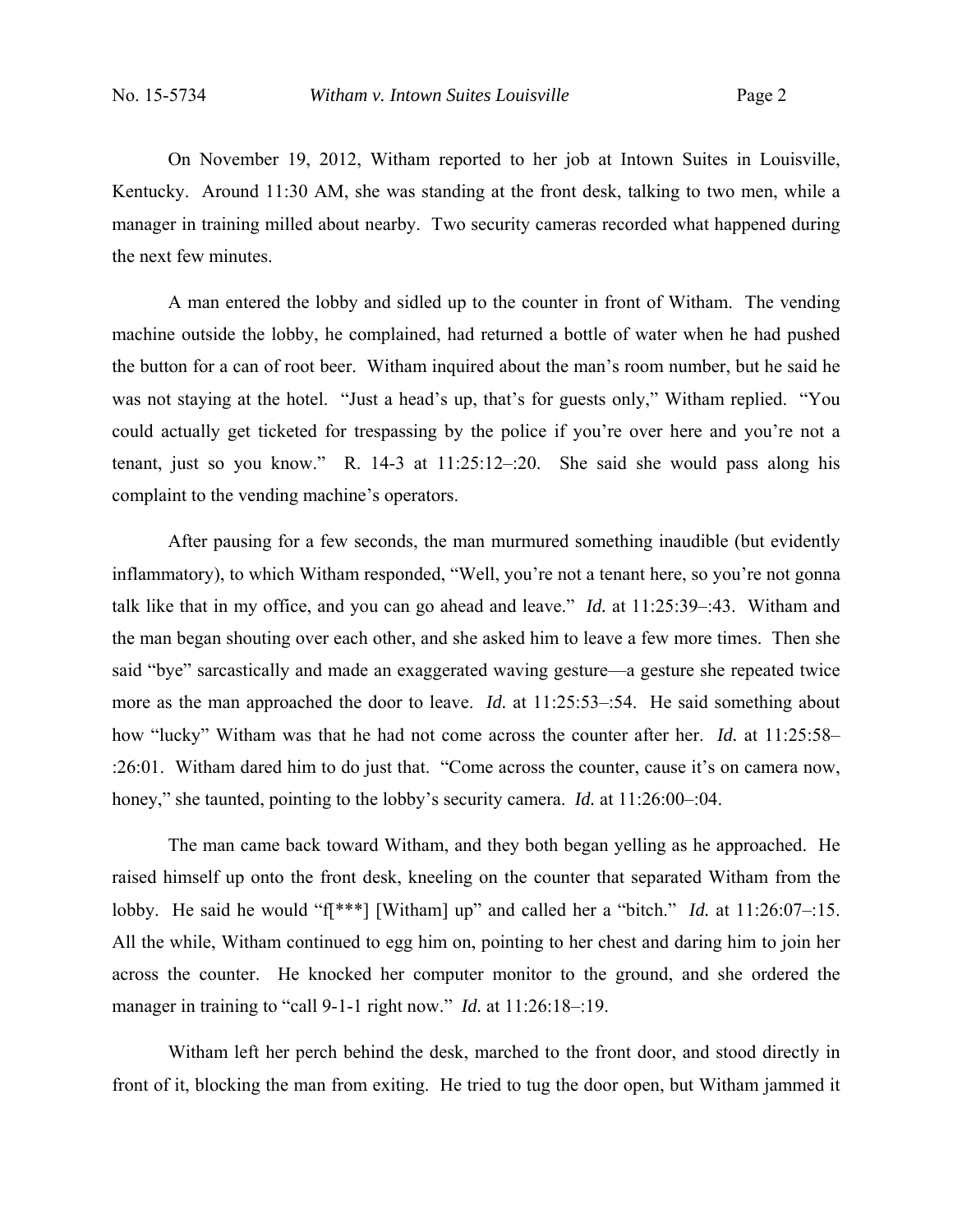back shut. Then he pushed Witham into the wall, and she charged back toward him, swatting and clawing at his face. They tussled for a few seconds, and the man slammed Witham to the floor, kicked her twice, flung open the door, and fled—leaving the match that lit this conflagration (an unwanted bottle of water) behind.

The man ran into Edward Lucas, another hotel employee, just outside the building. Witham followed from the lobby, telling Lucas to "bring him in here," but the man continued to flee. *Id.* at 11:26:44–:46. Witham returned to the hotel a few minutes later, collected her phone, and went to the hospital to obtain treatment for injuries to her head and hand that had occurred during the fight.

A day or two after the confrontation, Intown's general counsel and its chief executive officer viewed the security footage of the incident. They discussed the video with two other executives, and, after everyone agreed that Witham had acted unprofessionally, they placed her on administrative leave.

A few days later, after the intervening Thanksgiving weekend, Witham called Intown's benefits department to obtain a workers' compensation claim number, and Intown set up Witham's claim. That same day, the four executives who had placed Witham on leave reconvened, and they unanimously decided to fire her for her conduct during the altercation.

Witham filed this lawsuit in a Kentucky court, claiming that Intown had violated state law by discharging her in retaliation for filing a workers' compensation claim. Intown removed the case to federal court based on the parties' diverse citizenship, and filed a motion for summary judgment, which the district court granted in a thoughtful opinion. *Witham v. Intown Suites Louisville N.E., LLC*, No. 3:13-CV-1167, 2015 WL 3646802, at \*7 (W.D. Ky. June 10, 2015). Witham appealed.

"No employee," Kentucky law provides, "shall be harassed, coerced, discharged, or discriminated against in any manner whatsoever for filing and pursuing a lawful claim under [the workers' compensation] chapter." Ky. Rev. Stat. § 342.197(1). To establish a claim under this provision, an employee must show that (1) she participated in "a protected activity," (2) the employer "knew" that the employee had done so, (3) the employer took an "adverse employment"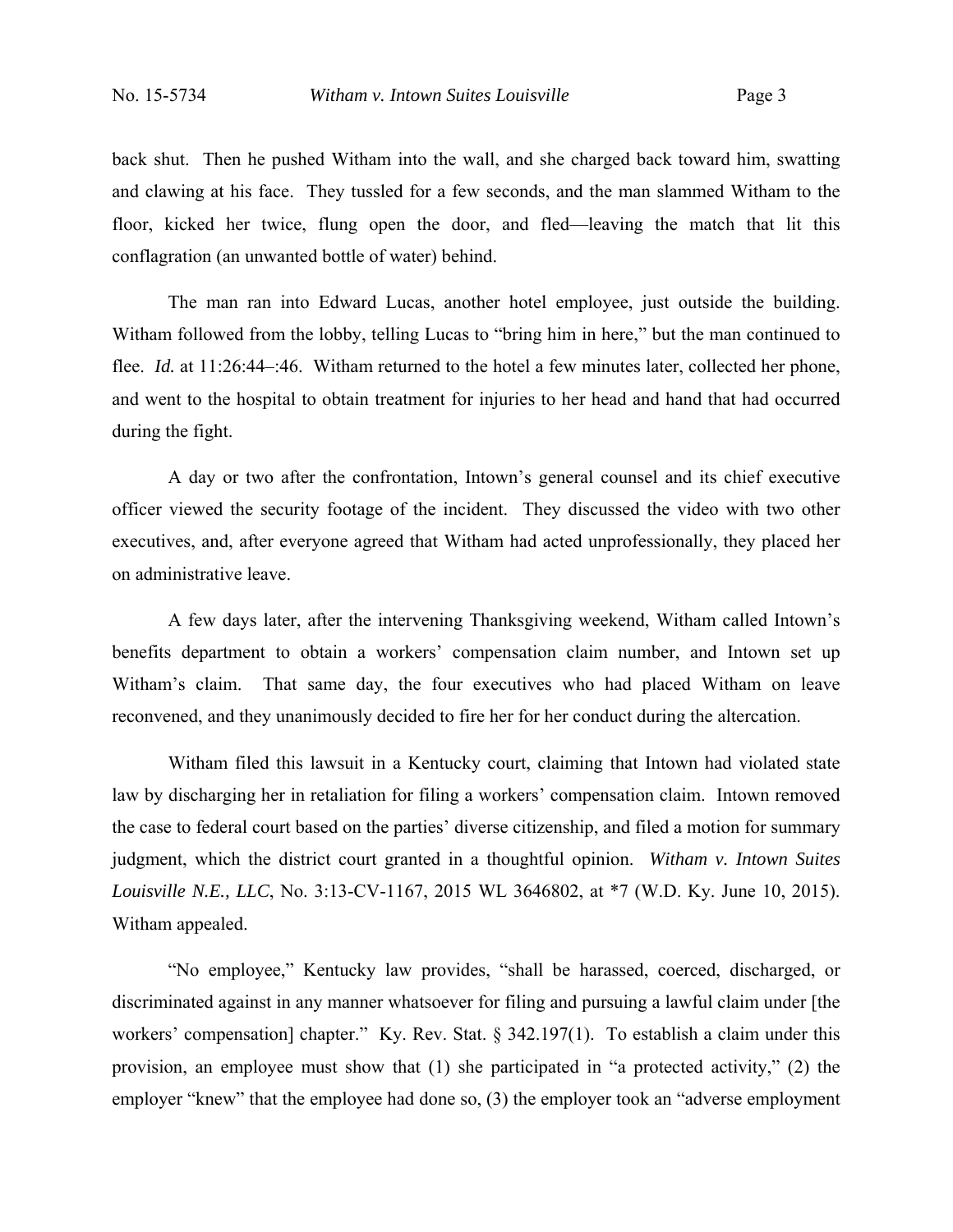action" against the employee, and (4) "a causal connection" existed between the two. *Dollar Gen. Partners v. Upchurch*, 214 S.W.3d 910, 915 (Ky. Ct. App. 2006). If the employee meets these requirements, the employer must identify "a non-retaliatory reason for the adverse employment decision." *Id.* at 916. And if the employer makes this showing, the employee may still succeed by showing the proffered reasons were nothing but "a pretext" for retaliation. *Id.* (quotation omitted). Through it all, the employee retains the ultimate burden to persuade the jury "that the workers' compensation claim was 'a substantial and motivating factor but for which the employee would not have been discharged.'" *First Prop. Mgmt. v. Zarebidaki*, 867 S.W.2d 185, 188 (Ky. 1993).

 Gauged by this standard, Witham's retaliation claim fails. Even if she could establish the first requirements of a claim, she cannot show that Intown's explanations for discharging her supported by the video—amounted to pretext. Intown's general counsel stated that the company fired Witham because her behavior in the video was neither "professional [n]or necessary under the circumstances." R. 18-1 at 19. By encouraging the man to jump onto her desk and by preventing him from leaving, Witham transformed a minor incident over a wrongly dispensed water bottle into a tense conversation and eventually into a physical confrontation, violating a number of company policies along the way. And she did all of this in front of another employee whom she was supposed to be *training*. The security footage bears out the hotel's version of events, confirming Witham's belligerent and unsafe conduct. Intown's general counsel stated that this conduct was the *only* factor that went into the decision to fire Witham, noting that the executives never so much as mentioned her workers' compensation claim. There is nothing to rebut this evidence, making it difficult to say that retaliation played *any* role—let alone a "substantial and motivating" one—in her firing. *Bishop v. Manpower, Inc. of Cent. Ky.*, 211 S.W.3d 71, 76 (Ky. Ct. App. 2006).

 Seeking to fend off this conclusion, Witham points to some facts that purportedly show that Intown's explanation for her discharge was pretextual. She notes that, of the four executives who decided to fire her, two were aware that she sought medical treatment, and the other two were aware of the altercation itself—which means they knew she was eligible for workers' compensation. The executives, she adds, viewed the security footage a day or two after the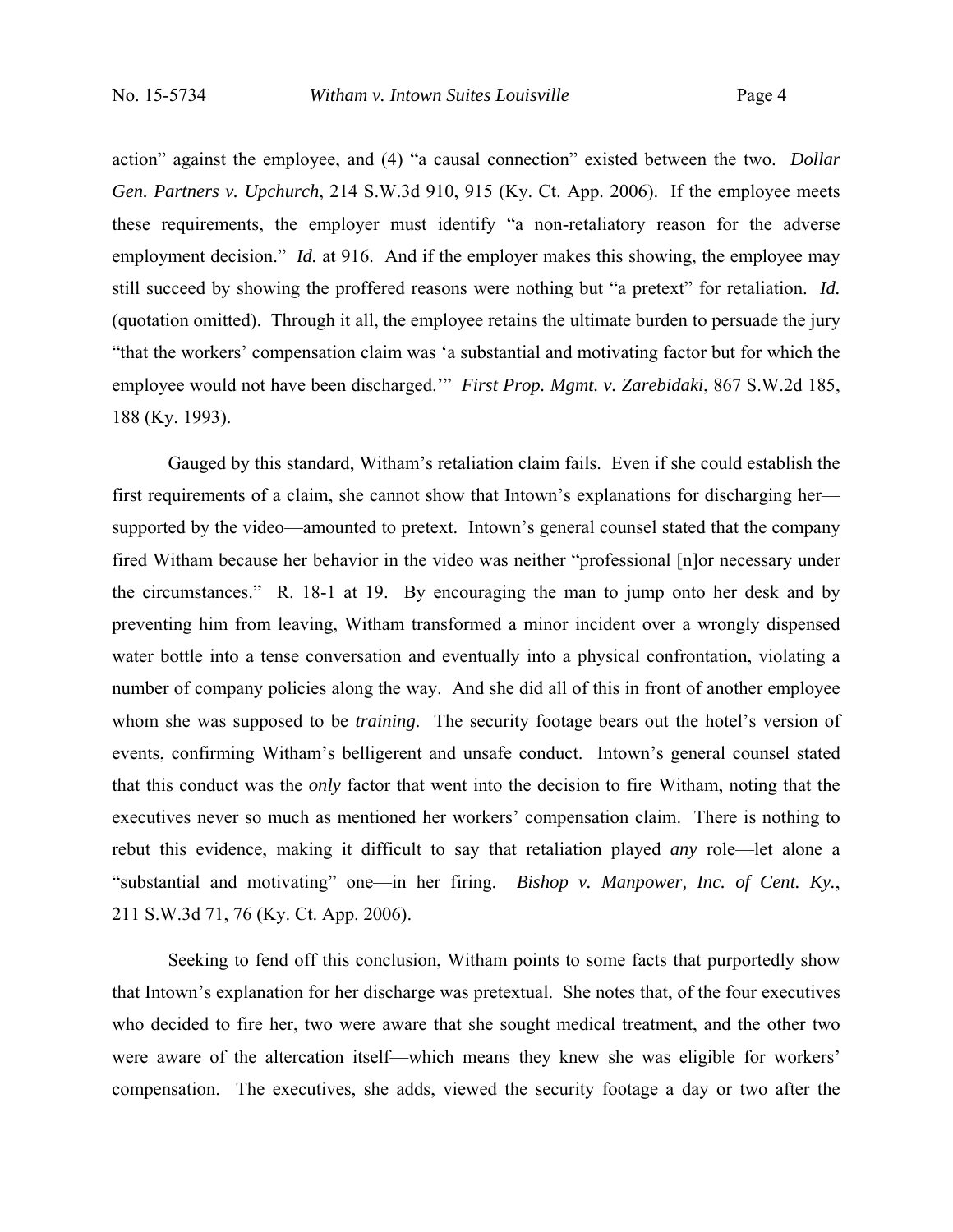incident, but they did not fire Witham until a week later, on the same day she inquired about her workers' compensation claim. That behavior becomes even more suspicious, Witham continues, when one considers that they fired her without a warning despite her spotless disciplinary record. If that is not enough, she finishes, Intown employee Edward Lucas "tackled" the man who wanted some root beer after he exited the building and yet the company did not fire (or even discipline) Lucas for his conduct. Appellant's Br. 27.

 Taken together or apart, these facts do not cast doubt on Intown's explanation for firing Witham or more to the point create a material triable issue of fact for a jury. That the executives *knew* Witham had a workers' compensation claim does not mean they discharged her *because of* that claim. Otherwise, every plaintiff who established a prima facie case—which includes a showing that the defendant knew the plaintiff engaged in protected activity—would necessarily satisfy the pretext inquiry. *See Dollar Gen.*, 214 S.W.3d at 915–16. That does not respect the burden-shifting framework for retaliation claims used by Kentucky law or for that matter federal law. *See St. Mary's Honor Ctr. v. Hicks*, 509 U.S. 502, 509–11 (1993). The only relevant testimony in the record, which comes from Intown's general counsel, indicates that the executives *did not* consider the workers' compensation claim when they fired Witham.

Nor does the delay in the company's decision-making process create an inference of retaliation. When the executives viewed the security footage a day or two after the incident, they immediately placed Witham on administrative leave, establishing their concern about her conduct from the get-go. They then left for a long holiday weekend, and they fired her when they returned on Monday. Companies need not rashly discharge an employee at the first sign of trouble to prove the sincerity of their motives, and Intown's minimal delay does nothing to undermine its explanation for firing Witham.

 Nor does it matter that Intown discharged Witham instead of disciplining her by using less severe measures. The company's employee handbook states that "there are clearly serious infractions that are cause for immediate termination," R. 21-1 at 3, and Witham's conduct during the confrontation readily qualifies.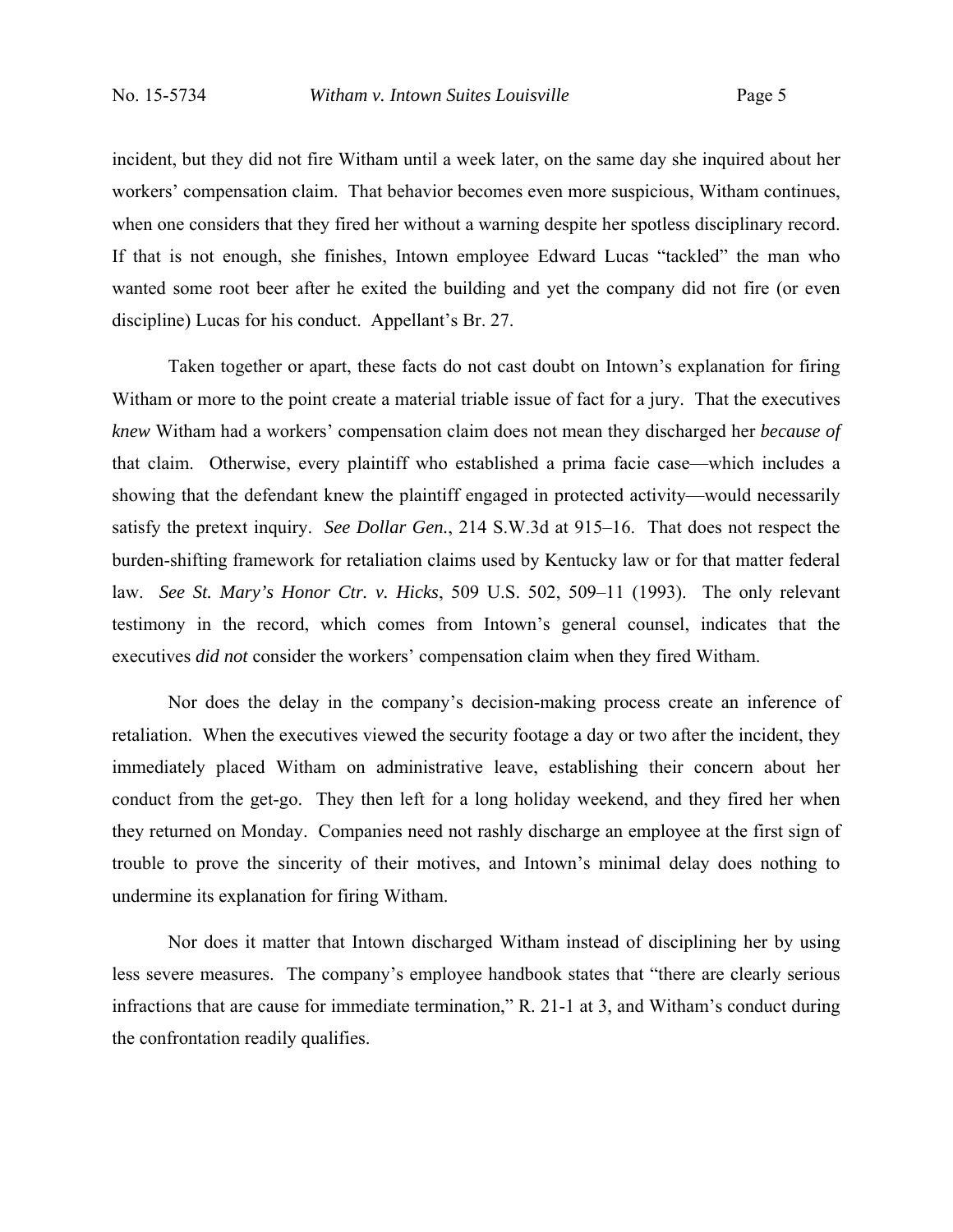Nor does the video footage indicate that Lucas "tackled the intruder," as Witham asserts. Appellant's Br. 27. It appears instead that the fleeing man *ran into* Lucas or at best that Lucas grabbed him when he came through the door. But even if Witham's characterization is accurate, Intown's decision to fire an employee who *escalated* the conflict—while sparing an employee who intervened at the last minute—does not suggest that its motives were retaliatory. A jury considering these facts could not conclude that Witham's workers' compensation claim contributed, let alone substantially contributed, to her firing.

Unable to muster her own evidence establishing a genuine dispute of material fact, Witham argues that the *company's* evidence requires this case to reach a jury. She begins by pointing to the general counsel's testimony about the reasons for Witham's firing, arguing that a jury should hear this testimony to assess its credibility. Then she sets her sights on the video footage, noting that it "is subject to multiple reasonable interpretations" and that a jury should be permitted to draw its own conclusions. *Id.* at 26.

Witham's argument mistakes Civil Rule 56 for Civil Rule 12. If we were hearing this case at the motion-to-dismiss stage, we would credit Witham's plausible factual allegations, even if Intown contested them, and reject a Civil Rule 12(b)(6) motion. *Bell Atl. Corp. v. Twombly*, 550 U.S. 544, 555–56 (2007). But at the summary judgment phase, there must be "sufficient evidence favoring the nonmoving party for a jury to return a verdict for that party." *Anderson v. Liberty Lobby, Inc.*, 477 U.S. 242, 249 (1986). Witham may not point to the bare possibility that a jury might *disbelieve* the general counsel's testimony; she must present proof of her own that creates a "genuine dispute as to any material fact." Fed. R. Civ. P. 56(a); *see Matsushita Elec. Indus. Co. v. Zenith Radio Corp.*, 475 U.S. 574, 585–87 (1986). So too, it does not suffice to argue that the jury might interpret the video differently without offering a plausible alternative interpretation. The footage shows Witham arguing with (then physically sparring with) an interloper in the hotel lobby, and it thus supports the company's explanation for her discharge. We need not deny what our eyes can see through this visual evidence or cede all ground to the jury by suspending belief in our own eyes. We instead must "view[] the facts in the light depicted by the videotape," which is all that the summary judgment standard demands. *Scott v. Harris*, 550 U.S. 372, 381 (2007).